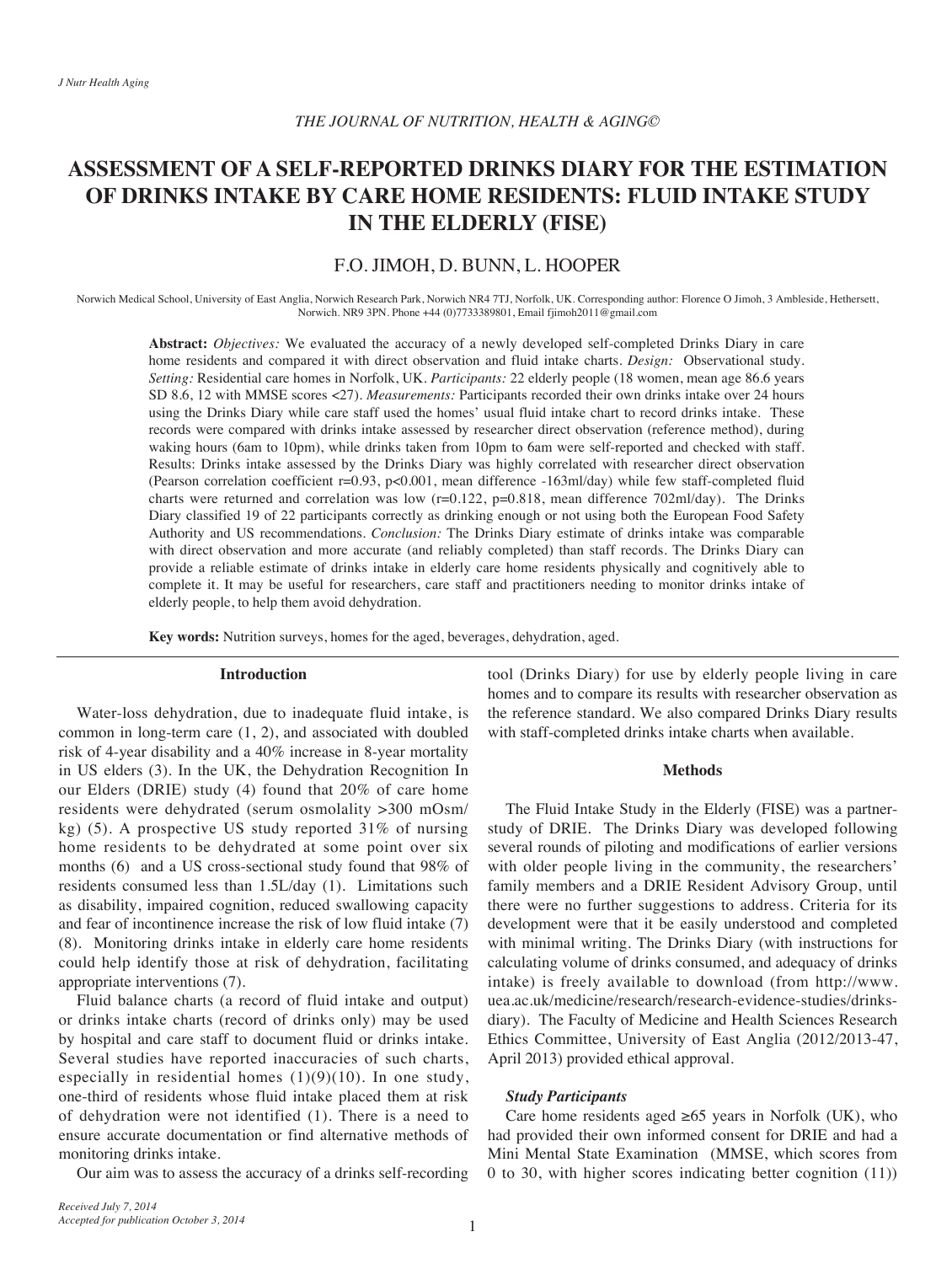## **ASSESSMENT OF A DRINKS DIARY FOR USE BY THE ELDERLY**

score  $\geq$ 20 were eligible. DRIE participants did not have renal or congestive cardiac failure (according to care staff), and were not receiving palliative care. Further written informed consent was obtained from all FISE participants, and included permission to access data on age, weight, height, cognitive ability, mobility, self-care and functional status (part of the Barthel Index  $(12)$ ) and quality of life (EuroQol (5D 3L)  $(13)$ ) collected for DRIE.

# **Assessment of Drinks Intake by the Drinks Diary and** *Observation Direct*

Each FISE participant completed the Drinks Diary for 24 hours (one day), noting for each drink the time of drinking, what was drunk, cup type and proportion drunk. To complete the Drinks Diary, participants were instructed to start at 10pm one day and finish at 10pm the next day. Each time a drink was taken (alone, with food or with pills), they would write in the name of the drink, tick the type of mug, cup or glass used, and tick the picture that showed how much they drank (a little, half, a lot or all). An example showed someone taking half a small glass of milk with their pills.

The researcher spent time explaining how to complete the Drinks Diary, including having a drink with the resident and asking them to complete a copy of the Drinks Diary appropriately for that drink. She provided a lightweight clip board and a large grip pen to aid the completion.

During the same 24 hours a researcher directly and continuously observed drinks intake (one observer for each participant), weighing (Electronic Kitchen Scale made by WeiHeng Electronic Scale Ltd. Model: WH-BO5. Range 0.1g-<br>1kg) and recording vessel and drink offered to and returned by residents during waking hours (6am to 10pm). Participants and night staff were asked about any drinks taken from 10pm to 6am. All drinks served at meal and non-meal times (water, flavoured water, milk, flavoured milk, fruit juice, squashes, tea, coffee, drinking chocolate, wine, beer, spirits, liquid supplements and drinks given with medications) were recorded. Participants and staff were fully informed that we were assessing how well the Drinks Diary assessed drinks intake.

Total volume of drinks consumed as assessed using the Drinks Diary was calculated by a researcher not involved in (and blinded to) the observation, based on the information provided on the diary. They assumed that 'a little' represented one-quarter of the capacity of the type of glass, mug or cup, 'half' was half, 'most' was three-quarters and 'all' represented  $100\%$  consumption (this was based on the underlying assumptions in setting up the diary and due to the scale of the study was not tested before the Drinks Diary was formally assessed). When proportions drunk were not indicated, the researcher assumed all was consumed. Staff members were asked to complete the care homes' own fluid intake chart for the included participant during the same 24 hours. The Drinks Diary and fluid intake charts were measured in ml/24 hours (we assumed  $1g=1ml$  for all drinks).

## *analysis Statistical*

Data were analysed using SPSS, version 18 and normality evaluated (Shapiro-Wilk test) (14). Pearson's correlation coefficient and Bland-Altman regression were used to assess association between Drinks Diary and direct observation intakes, p-values were two-tailed  $(15)(16)$ . Pearson's correlation coefficient was used to assess the association between the staff assessments using the homes' fluid intake charts and the corresponding direct observation. Participants' observed fluid intakes were compared with European Food Safety Authority's (EFSA's) recommendation of 1.6L/day of drinks for women and  $2.0$ L/day for men (based on EFSA's assumption that beverages contribute  $80\%$  of fluid intake  $(17)$ ) and the Institute of Medicine's (IOM's) (18) recommendation for adequate drinks intake of  $2.2$ L/day for women and  $3.0$ L/day for men.

### **Results**

# *Participants of Recruitment*

Sixty two DRIE participants lived in care homes where FISE was carried out, but 30 were not approached due to stroke or Parkinson's disease (limiting writing, 3 participants), blindness, (1 participant), low MMSE (5 participants), being very ill  $(6)$ participants), hospital admission (1 participant), having had consultee consent for DRIE, rather than providing their own informed consent (7 participants), moved from the care home  $(3$  participants) or died between their participation in DRIE and recruitment for the FISE study (4 participants). Ten of the 32 participants approached declined to take part (four did not feel well enough, four were not interested, one was illiterate, one did not provide a reason). Twenty two care home residents consented, and all completed the Drinks Diary (although four had one or more problems completing their diaries: one failed to indicate amount drunk on one occasion, two failed to indicate type of vessel on one occasion each and one participant  $(MMSE)$  score of 22) did not indicate proportions drunk at all). Eight fluid charts were returned by care home staff, two were non-quantitative.

## *Characteristics Participant*

Participants were aged 68 to 100 years, 16 of the 22 were female, two were underweight (BMI <18.5), two were obese  $(BMI \ge 30)$  (Table 1). MMSE scores ranged from 13 to 30, 10 participants had normal cognitive function (MMSE Score  $\geq$ 27)  $(11)$  and two had an MMSE score <20 (wrongly included due) to blinding, however, they both completed the Drinks Diary well and are included in analyses).

# *Comparing the Drinks Diary with Direct Observation*

Drinks Diary mean drinks intake was 1989 g/day (SD 758), compared to 1826g/day (SD 721, both normally distributed) by direct observation, mean difference -163 g/day, 95% CI:  $-342,16$ , p=0.073. In sensitivity analysis (excluding two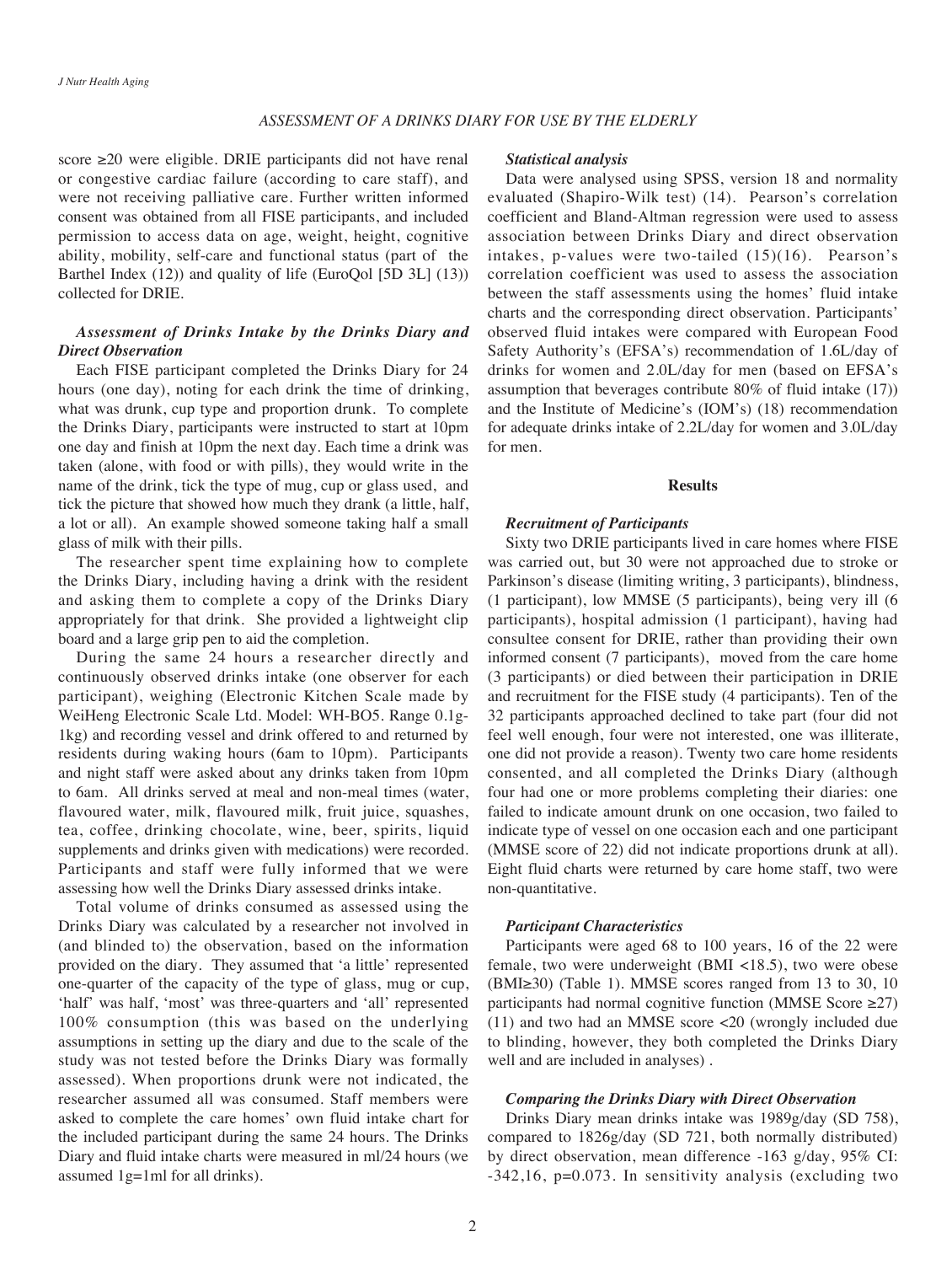### THE JOURNAL OF NUTRITION, HEALTH & AGING©

| Participants' ID | <b>MMSE Score#</b> | Age (years)    | BMI $\text{Kg/m}^2$ | <b>Barthel Index Score*</b> | <b>Mobility</b>  | <b>Continence</b> | <b>Toilet use</b> | <b>Usual Activities</b> |
|------------------|--------------------|----------------|---------------------|-----------------------------|------------------|-------------------|-------------------|-------------------------|
| F <sub>6</sub>   | 13                 | 78             | 31.3                | 95                          | $\mathbf{2}$     | $\overline{c}$    | $\sqrt{2}$        | 1                       |
| ${\rm F}7$       | 14                 | 73             | 24.6                | 95                          | $\overline{2}$   | $\mathbf{2}$      | $\mathfrak{2}$    |                         |
| F4               | 20                 | 86             | 24.1                | 75                          | $\overline{2}$   | $\overline{2}$    | $\overline{c}$    | 1                       |
| M <sub>2</sub>   | $22\,$             | 87             | 16.5                | 75                          | $\overline{2}$   | $\mathbf{2}$      | $\mathfrak{2}$    | $\mathfrak{2}$          |
| F15              | $22\,$             | $100\,$        | 27.9                | 85                          | $\overline{2}$   | $\mathbf{1}$      | $\mathfrak{2}$    | $\mathbf{2}$            |
| F16              | 23                 | 78             | 29.6                | $30\,$                      | $\boldsymbol{0}$ | $\boldsymbol{0}$  | $\mathbf{1}$      | 3                       |
| ${\rm F10}$      | 24                 | 86             | 24.0                | 45                          | 1                | $\mathbf{1}$      | 1                 | 3                       |
| ${\rm F}8$       | 25                 | 68             | 28.8                | 100                         | $\mathfrak{2}$   | $\overline{2}$    | $\mathfrak{2}$    |                         |
| M <sub>5</sub>   | 25                 | 89             | 26.5                | $80\,$                      | $\mathfrak{2}$   | $\mathbf{2}$      | $\overline{c}$    |                         |
| M6               | 25                 | 93             | 20.1                | 55                          | 1                | $\mathbf{1}$      | 1                 |                         |
| F13              | 25                 | 90             | 17.7                | 85                          | $\overline{c}$   | $\mathfrak{2}$    | $\mathfrak{2}$    | 3                       |
| M4               | 26                 | 71             | 31.4                | $10\,$                      | $\mathbf{0}$     | $\overline{0}$    | $\mathbf{0}$      |                         |
| F <sub>5</sub>   | 27                 | 93             | 21.7                | 95                          | $\overline{c}$   | $\overline{c}$    | $\overline{c}$    |                         |
| M <sub>3</sub>   | 27                 | 83             | 19.1                | 95                          | $\overline{c}$   | $\overline{c}$    | $\overline{c}$    |                         |
| F <sub>9</sub>   | 27                 | 93             | 22.0                | 90                          | $\mathfrak{2}$   | $\overline{2}$    | $\mathfrak{2}$    | $\overline{c}$          |
| F14              | 27                 | 92             | 23.5                | 85                          | $\overline{c}$   | $\overline{c}$    | $\overline{c}$    | 1                       |
| F3               | $28\,$             | 99             | 24.8                | $90\,$                      | 2                | 2                 | $\overline{c}$    | 2                       |
| F11              | 28                 | 90             | 21.9                | 95                          | $\overline{c}$   | $\mathbf{2}$      | $\sqrt{2}$        | $\sqrt{2}$              |
| F12              | 28                 | 86             | 29.2                | 95                          | $\mathbf{2}$     | $\sqrt{2}$        | $\sqrt{2}$        | 1                       |
| F2               | 29                 | 83             | 24.3                | 75                          | 2                | $\mathbf{1}$      | $\overline{c}$    | $\mathfrak{2}$          |
| M1               | 29                 | 93             | 27.5                | 100                         | $\mathbf{2}$     | $\overline{c}$    | $\mathfrak{2}$    | 1                       |
| F1               | 30                 | 94             | 19.7                | 95                          | $\mathbf{2}$     | $\mathbf{1}$      | $\sqrt{2}$        | 1                       |
| $Mean \pm SD$    | $24.7 \pm 4.3$     | $86.6 \pm 8.6$ | $24.4 \pm 4.3$      | $79.3 \pm 23.9$             |                  |                   |                   |                         |

## **1 Table** Baseline characteristics of the participants

Note: F= female; M= male; \*Barthel Index Score measures a person's daily functioning, specifically the activities of daily living and mobility. The items include feeding, moving from wheelchair to bed and return, grooming, transferring to and from a toilet, bathing, walking on level surface, going up and down stairs, dressing, continence of bowels and bladder. The score for each of the items are summed to create a total score of 100. The higher the score the more "independent" the person; • #Mini Mental State Examination: provides measures of orientation, registration (immediate memory), short-term memory (but not long-term memory) as well as language functioning. <10 severe impairment; 10-20 moderate; 21-24 mild; 25-30 normal; • Note: mobility: 0 - immobile, 1- walks with the help of one person, 2- independent; • Continence: 0- incontinent; 1-occassional accident; 2- continent; • Toilet use: 1-dependent; 2- needs help but can do something themselves; 3- independent; • Usual activities: 1- no problems; 2- some problems; 3- unable

participants with MMSE <20) mean difference was -184 g/day, 95% CI:  $-12,380, p=0.065$ .

The Pearson correlation coefficient between direct observation and Drinks Diary indicated good reliability  $(r=0.851, p<0.001,$  or excluding those with MMSE <20  $r=0.844$ ,  $p<0.001$ ) and based on Bland-Altman's regression analysis, most differences were within 2 standard deviations (there was one outlier, see Figure 1). By contrast, the Pearson correlation coefficient between direct observation and the staffs' fluid intake chart was low ( $r = 0.122$ ,  $p = 0.818$ ). Sixteen participants overestimated drinks intake using the Drinks Diary, compared to direct observation, while six under-<br>estimated. Overestimation was mainly due to participants indicating greater proportions of drinks consumed than direct observation while underestimation was due to whole drinks being missed in the Drinks Diary.

as meeting or not meeting EFSA recommendations (17) (Table 2). The three incorrectly classified had overestimated their drinks intake using the Drinks Diary. For one participant amounts drunk were not reported, so the assessor assumed all was drunk (the estimate would have been improved if the assessor assumed' half' rather than 'all' was drunk where no proportion was given). For the others, overestimation in Drinks Diaries was due to participants' perception of proportions consumed. Similarly, the Drinks Diary classified 19 of 22 participants correctly as meeting or not meeting the IOM recommended intakes. The three who were not correctly classified had overestimated their drinks intake (Table 2).

# *Comparing Staff completed drinks intake chart with Direct Observation*

The Drinks Diary classified 19 of 22 participants correctly

Although we requested fluid intake charts be completed by care home staff for all twenty two participants, only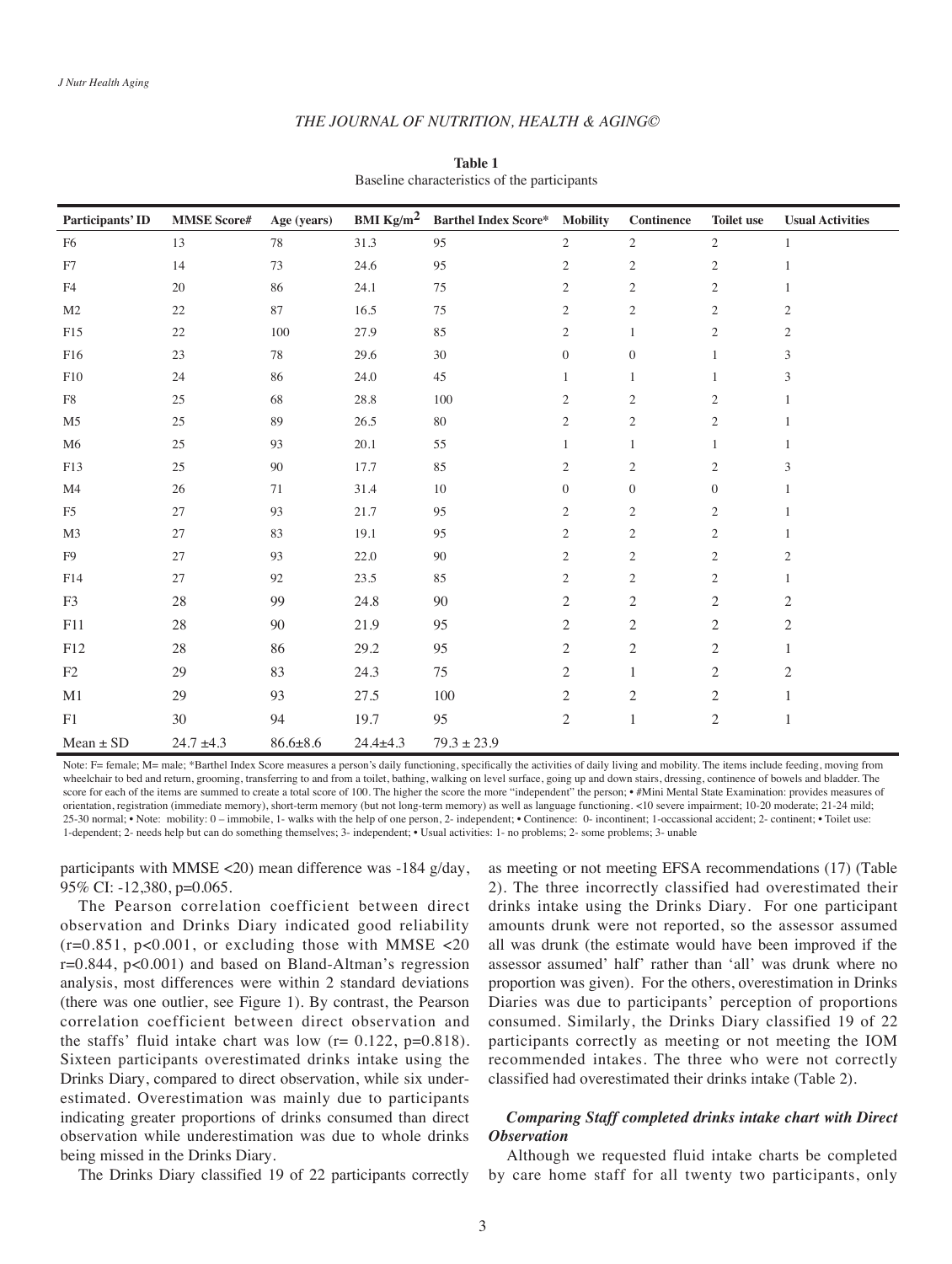# **ASSESSMENT OF A DRINKS DIARY FOR USE BY THE ELDERLY**

**2 Table**

Drinks intake as assessed by the three different methods, plus the European and US drinks intake standards

| Participants' ID | Correctly<br>completed the<br><b>Drinks Diary</b>                                   | Drinks intake by<br>the Drinks Diary<br>ml/24hrs | Drinks intake by<br>direct observa-<br>tion ml/24 hrs | <b>Difference</b><br>between Drinks<br><b>Diary and Direct</b><br>observation<br>$m!/24$ hrs) | <b>Staff assessment</b><br>of drinks intake<br>by fluid intake<br>chart (ml/24 hrs) | <b>EFSA</b> standard<br>ml/day | <b>IOM</b> standard<br>ml/day |
|------------------|-------------------------------------------------------------------------------------|--------------------------------------------------|-------------------------------------------------------|-----------------------------------------------------------------------------------------------|-------------------------------------------------------------------------------------|--------------------------------|-------------------------------|
| F <sub>6</sub>   | Yes                                                                                 | 1163                                             | 1159*^                                                | $-4$                                                                                          | NR                                                                                  | 1600                           | 2200                          |
| F7               | Yes                                                                                 | 1444                                             | 1536*^                                                | 92                                                                                            | NR                                                                                  | 1600                           | 2200                          |
| F <sub>4</sub>   | Yes                                                                                 | 1397.5                                           | 1097*^                                                | $-300.5$                                                                                      | NR                                                                                  | 1600                           | 2200                          |
| M <sub>2</sub>   | Partly, type of<br>vessel indicated,<br>but amount drunk<br>not indicated<br>at all | 2754                                             | 1254*^                                                | $-1500$                                                                                       | NR                                                                                  | 2000                           | 3000                          |
| F15              | Yes                                                                                 | 2048                                             | 2049                                                  | $\mathbf{1}$                                                                                  | <b>NR</b>                                                                           | 1600                           | 2200                          |
| F16              | Yes                                                                                 | 982.5                                            | $1101**$                                              | 118.5                                                                                         | <b>NR</b>                                                                           | 1600                           | 2200                          |
| F10              | Mostly, type<br>of vessel not<br>indicated on one<br>occasion                       | 1742.5                                           | $1715^{\circ}$                                        | $-27.5$                                                                                       | NR                                                                                  | 1600                           | 2200                          |
| F8               | Mostly, amount<br>drunk not<br>indicated on two<br>occasions                        | 2346                                             | $1513**$                                              | $-833$                                                                                        | <b>NR</b>                                                                           | 1600                           | 2200                          |
| M <sub>5</sub>   | Yes                                                                                 | 2868                                             | 2698                                                  | $-170$                                                                                        | <b>NR</b>                                                                           | 2000                           | 3000                          |
| M6               | Yes                                                                                 | 917                                              | $810**$                                               | $-107$                                                                                        | $\rm NR$                                                                            | 2000                           | 3000                          |
| F13              | Yes                                                                                 | 1103.25                                          | $1033**$                                              | $-70.25$                                                                                      | 1325                                                                                | 1600                           | 2200                          |
| M4               | Yes                                                                                 | 2021.75                                          | 1970*^                                                | $-51.25$                                                                                      | 2210                                                                                | 2000                           | 3000                          |
| F <sub>5</sub>   | yes                                                                                 | 1877.5                                           | 1600^                                                 | $-277.5$                                                                                      | <b>NR</b>                                                                           | 1600                           | 2200                          |
| M <sub>3</sub>   | Mostly, type<br>of vessel not<br>indicated on one<br>occasion                       | 3154.5                                           | 2825^                                                 | $-329.5$                                                                                      | 1400                                                                                | 2000                           | 3000                          |
| F <sub>9</sub>   | Yes                                                                                 | 1638.25                                          | 1887^                                                 | 248.75                                                                                        | 860                                                                                 | 1600                           | 2200                          |
| F14              | Yes                                                                                 | 1355.75                                          | 1393*^                                                | 37.25                                                                                         | NR                                                                                  | 1600                           | 2200                          |
| F <sub>3</sub>   | Yes                                                                                 | 1737.5                                           | $1601^{\circ}$                                        | $-136.5$                                                                                      | NR                                                                                  | 1600                           | 2200                          |
| F11              | Yes                                                                                 | 1987                                             | 1942^                                                 | $-45$                                                                                         | 612                                                                                 | 1600                           | 2200                          |
| F12              | Yes                                                                                 | 1729                                             | $1721^{\circ}$                                        | $-8$                                                                                          | 762                                                                                 | 1600                           | 2200                          |
| F2               | Yes                                                                                 | 2957.5                                           | 3403                                                  | 445.5                                                                                         | <b>NR</b>                                                                           | 1600                           | 2200                          |
| M1               | Yes                                                                                 | 3315                                             | 2645^                                                 | $-670$                                                                                        | <b>NR</b>                                                                           | 2000                           | 3000                          |
| F1               | Yes                                                                                 | 3217.5                                           | 3218                                                  | 0.5                                                                                           | NR                                                                                  | 1600                           | 2200                          |
| $Mean \pm SD$    |                                                                                     | $1989.0 \pm 757.8$                               | $1825.9 \pm 721.3$                                    | $-163.1 \pm 404.6$                                                                            | $1194.8 \pm 588.0$                                                                  |                                |                               |

Note: NR-Drinks intake chart not returned; EFSA: men-2000ml/day'; women-1600ml/day (based on EFSA's assumption that beverages contribute 80% of fluid intake). Participants M2, M4 and F8 were misclassified by the Drinks Diary; IOM: men-3000ml/day; women-2200ml/day. Participants M1, M4 and F8 were misclassified by the Drinks Diary; \*Not drinking enough by EFSA standard; ^Not drinking enough by IOM standard

eight were returned. Of these six were quantitative while the other two were reported in non-quantitative ways such as 'two cups of tea', so could not be included in analyses. The mean difference between direct observation and the staff-completed fluid chart was  $702$  g/day (p=0.076, with low correlation  $r=0.122$ ,  $p=0.818$ ). Four of the six quantitative

fluid intake charts underestimated intake, sometimes because staff stopped recording several hours before the last drink and sometimes because drinks were only recorded at meal and tea trolley times. In all cases, staff recorded how much drink completed fluid intake chart correctly classified only one of six residents were given, not how much they drank. The staff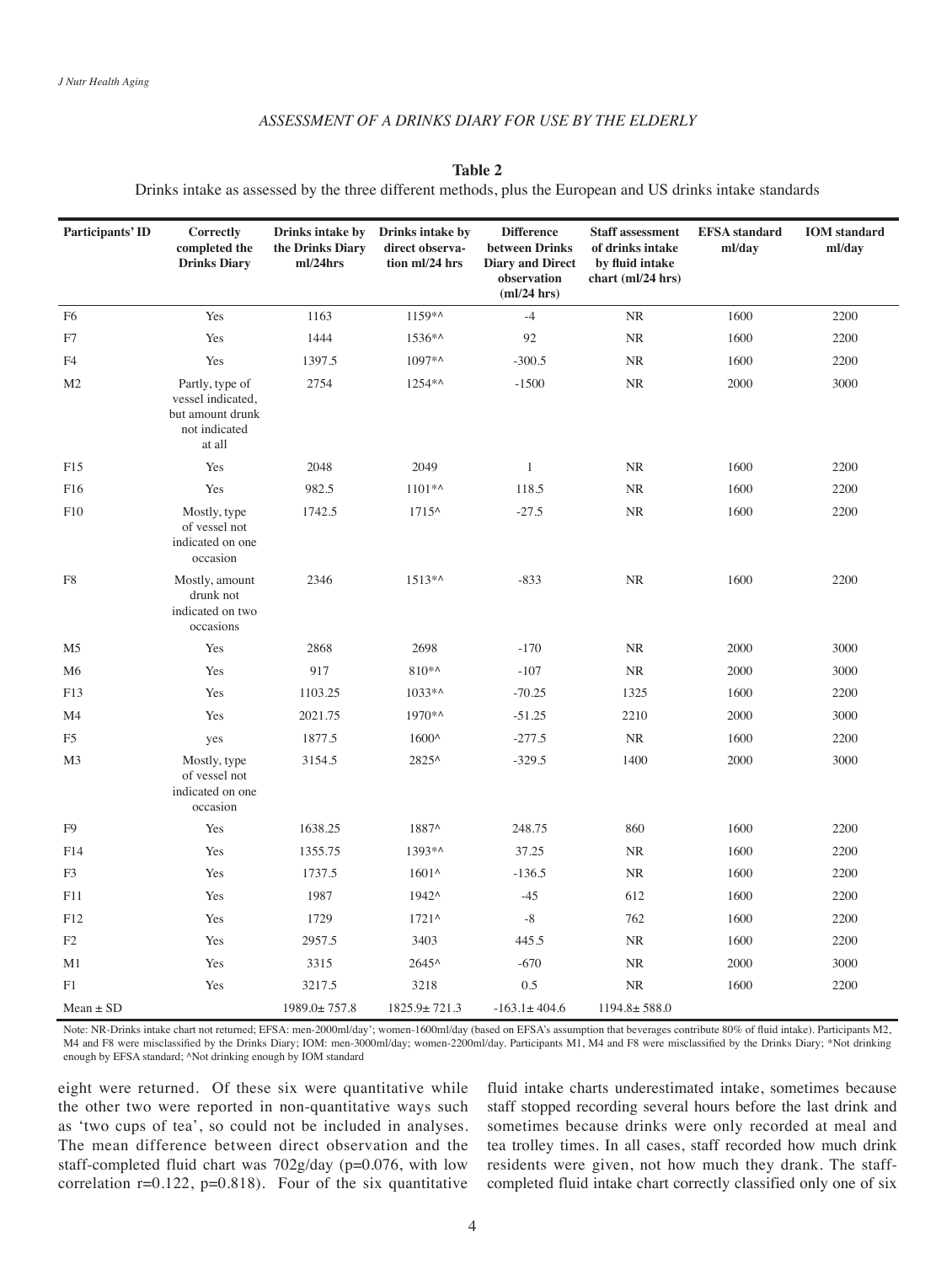participants as meeting/not meeting the EFSA guidelines, but was correct for all six for IOM guidance (as the IOM guidance is high, all drinks intakes fell below it, data not presented).

**1 Figure** Bland Altman plot comparing drinks intake as assessed by the Drinks Diary and by direct observation, g/day



#### **Discussion**

This pilot study found that drinks intake assessed by resident-completed Drinks Diary was highly correlated with direct observation (the reference method) over 24 hours. Although burdensome for both researchers and participants, direct observation is the gold standard for dietary assessment(19). The Drinks Diary provided a useful estimation of drinks intake in more able elderly people residing in care homes. These more able residents have been found to be at high risk of dehydration as they appear independent, so staff assume they do not require help or encouragement with drinking (20)  $(21)$ .

This is the first study to ask care home residents to document their drinks intake using a drinks specific tool so there are few study comparisons. Despite the limitations of small sample size, assessment of drinks intake rather than total fluid intake, and only one 24-hour record per participant (although it is likely that accurate drinks intake assessment would require several days of observation), this study indicates that most care home residents able and willing to write (many could not take part due to cognitive or physical disabilities) completed the Drinks Diary successfully. The Drinks Diary, completed by care home residents correlated well with observed, weighed drinks intakes. We assumed that 1g of drink was equivalent to 1ml. While this is only true of water the error was considered to be minimal.

Drinks Diaries completed by care home residents performed better than staff-completed drinks intake charts, further confirming the inaccuracies of staff records  $(22)$ . Poor fluid balance management and record keeping in residential care have been identified by previous researchers, with causes such as high staff turnover, lack of training and time, delays between time of drinking and recording, and not recording unconsumed drinks  $(1)$   $(23)$ ,  $(24)$ . While one day is not sufficient to reliably estimate drinks intake, we were unable to conduct this small pilot study over a longer period due to resource limitations. The Drinks Diary needs further assessment and possibly development before it is used in routine practice, but provides a good starting point for further research in a variety of contexts.

The Drinks Diary may be a tool that will help draw care home residents attention to the amount that they drink, helping to combat dehydration. It may also prove useful for researchers, care staff and practitioners interested in measuring the drinks intake of elderly people.

Acknowledgments: We would like to thank the participants who completed the Drinks Diary, the managers and care staff in the care homes where the study was completed.

Conflict of interest: Florence Jimoh and Diane Bunn each declare no conflict of interest. Lee Hooper reports small grants from European Hydration Institute, non-financial support from European Hydration Institute, outside the submitted work.

Ethical Standards: The authors declare that the study procedures comply with the current ethical standards for investigation involving human participants in the United .Kingdom

Funding sources: This article presents independent research funded in part by the National Institute for Health Research (NIHR, Career Development Fellowship to Lee Hooper, NIHR-CDF-2011-04-025) and the University of East Anglia. The views expressed are those of the authors and not necessarily those of the NHS, the NIHR or the Department of Health

#### **References**

- 1. Kayser-Jones J, Schell ES, Porter C, Barbaccia JC, Shaw H. Factors contributing to dehydration in nursing homes: inadequate staffing and lack of professional supervision. Journal of the American Geriatrics Society. 1999 Oct:47(10):1187-94.
- 2. Thomas DR, Cote TR, Lawhorne L, Levenson SA, Rubenstein LZ, Smith DA, et al. Understanding clinical dehydration and its treatment. Journal of the American Medical Directors Association. 2008 Jun;9(5):292-301.
- 3. Stookey JD, Purser JL, Pieper CF, Cohen HJ. Plasma hypertonicity: another marker of frailty? Journal of the American Geriatrics Society. 2004 Aug;52(8):1313-20.
- 4. DRIE Dehydration Recognition in our Elders [Internet]. [cited 2013 Nov 7]. Available from: http://driestudy.appspot.com/cohort.html Accessed November 7, 2013
- 5. Siervo M, Bunn D, Prado C, Hooper L. Accuracy of prediction equations for serum osmolarity in frail older people with and without diabetes. Am J Clin Nutri. 2014:100(3):867-76.
- 6. Mentes JC. A typology of oral hydration problems exhibited by frail nursing home residents. J Gerontol Nurs. 2006 Jan:32(1):13-9: quiz 20-1.
- Hooper L, Bunn D, Jimoh FO, Fairweather-Tait SJ. Water-loss dehydration and aging. Mech Ageing Dev. 2014 Dec 9;136(7):50-8.
- Godfrey H, Cloete J, Dymond E, Long A. An exploration of the hydration care of older people: a qualitative study. Int J Nurs Stud. 2012 Oct;49(10):1200-11.
- 9. Forsyth DM, Lapid MI, Ellenbecker SM, Smith L, O'Neil M, Low D, et al. Hydration status of geriatric patients in a psychiatric hospital. Issues Ment Health Nurs. Proquest; 2008 Aug 1;29(8):853-62.
- 10. Pokrywka HS, Koffler KH, Remsburg R, Bennett R, Roth J, Tayback M, et al. Accuracy of patient care staff in estimating and documenting meal intake of nursing home residents. J Am Geriatr Soc. 1997;45:1223-7.
- 11. Folstein MF, Folstein SE, McHugh PR. "Mini-mental state". A practical method for grading the cognitive state of patients for the clinician. J Psychiatr Res. 1975 Nov:12(3):189-98
- 12. Mahoney FI, Barthel DW. Functional evaluation: the Barthel Index. Md State Med J. 1965:14:61-5.
- 13. EuroOol--a new facility for the measurement of health-related quality of life. Health policy (Amsterdam, Netherlands). 1990 Dec;16(3):199-208.
- 14. Shapiro ASS, Wilk MB. Biometrika Trust An Analysis of Variance Test for Normality (Complete Samples ). Biometrika. 1965;52(3):591-611.
- 15. Comrie F, Masson LF, McNeill G. A novel online Food Recall Checklist for use in an undergraduate student population: a comparison with diet diaries. Nutri J. 2009